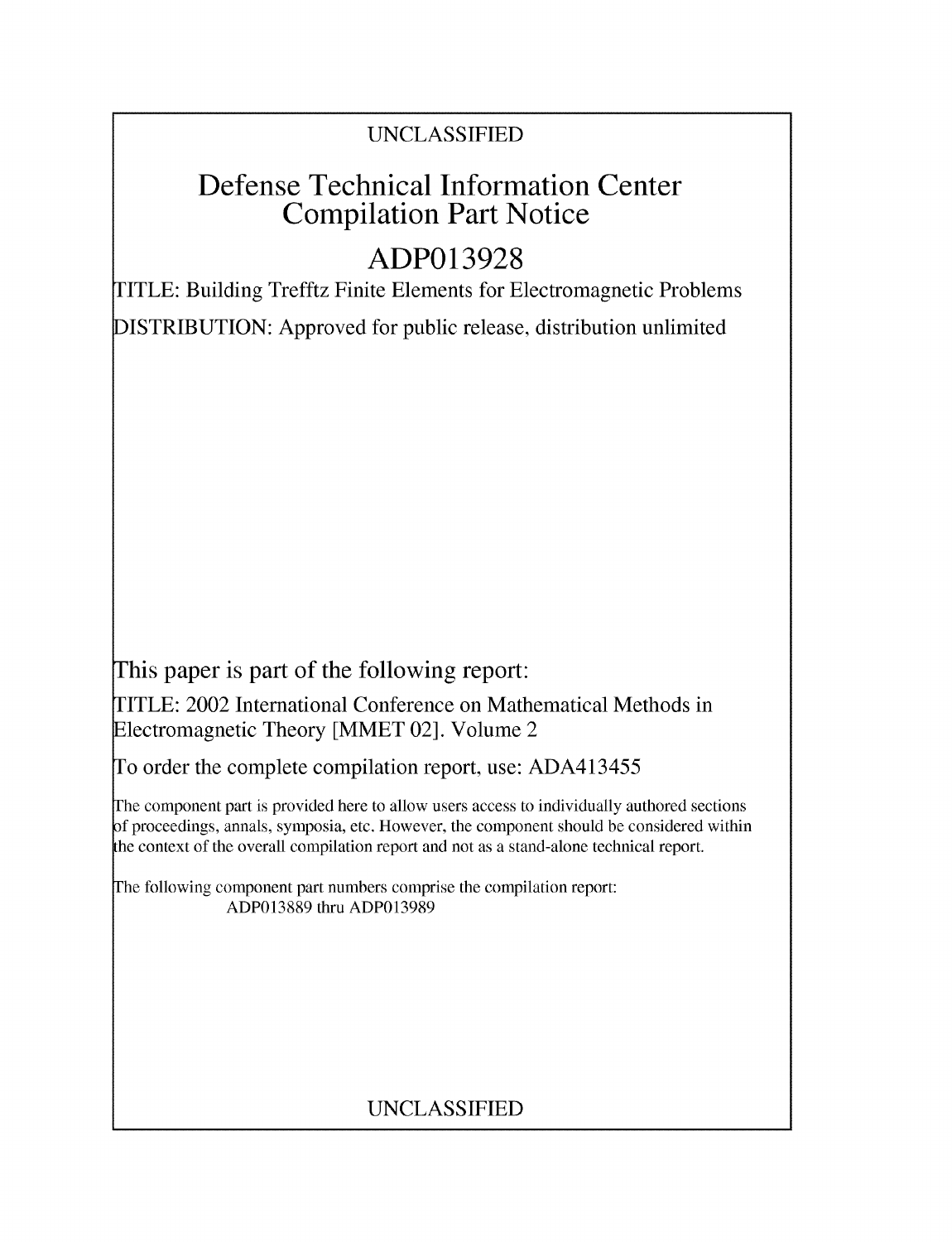### **BUILDING** TREFFTZ **FINITE ELEMENTS** FOR **ELECTROMAGNETIC** PROBLEMS

Yuriy Olegovich Shlepnev

#### Innoveda, Inc., 1369 Del Norte Road, Camarillo, CA, 93010, USA e-mail: shlepnev@ieee.org

Generalized algorithmn to build descriptor matrices of convex politope Trefftz finite elements is introduced in the paper. A finite number of plane waves is used to expand electromagnetic field inside the elements. Projections of the intra-element field on an additional set of basis functions defined on the element surface are used to build admittance matrix descriptors of the element.

#### **INTRODUCTION**

As a generalization of the method of minimum autonomous blocks, introduced by V.V. Nikol'skii and T.I. Lavrova in the late 70s [1], Trefftz Finite Element method (TFEM) has been recently introduced into the computational electromagnetics [2], [3]. As the conventional finite element method (FEM), the TFEM is based on a division or decomposition of a boundary value problem for Maxwell's equations into a set of elements. Though, instead of polynomial functions, plane-wave solutions of the Maxwell's equations are used as the intra-element basis functions to expand electric and magnetic fields inside the elements. Though, the basic concepts of the method are quite general and are outlined in [2], **[3],** there is no formalized procedure to build descriptors of complex polytope structures such as polygonal prisms. tetrahedrons and so on. This paper introduces such formalized procedure to build the admittance matrices of convex polytope elements.

#### **BUILDING** DESCRIPTORS OF **3-D ELEMENTS**

Let us consider a 3-D boundary value electromagnetic problem in the frequency domain. The problem is described by the Maxwell's equations and boundary conditions in a Cartesian coordinate system. The problem is subdivided into a set of small convex polytope elements. All external and internal boundaries of the problem are mapped on the boundaries of the elements. An element can be represented as a convex polytope  $\Omega_p$  in three-dimensional Euclidian space with  $N_{\text{face}}$  polygonal faces  $F_n$ ,  $n = 1,..., N_{\text{face}}$ . The element is uniformly filled with an isotropic medium. Let us expand the polytope element interior field using  $N_{\text{int}}$  pairs of plane wave solutions of the Maxwell's

equations. The field distribution inside the element can be expressed as\n
$$
\left(\frac{\vec{E}(\vec{r})}{\vec{H}(\vec{r})}\right) = \sum_{m=1}^{N_{\text{in}}}\left[A_m^+\cdot\left(\frac{\vec{E}_{0m}}{H_{0m}}\right)\cdot e^{ik_0\vec{k}_m\cdot\vec{r}} + A_m^-\cdot\left(\frac{\vec{E}_{0m}}{H_{0m}}\right)\cdot e^{-ik_0\vec{k}_m\cdot\vec{r}}\right], \ \vec{r} \in \Omega_p, \ \vec{k}_m * \vec{E}_{0m} = 0, \ \vec{H}_{0m} = \frac{\vec{k}_m \times \vec{E}_{0m}}{Z_0} \tag{1}
$$

where symbol \* denotes scalar products, symbol  $\times$  denotes vector product,  $\overline{k}_m$  is the unit vector of propagation direction of the plane wave number  $m$ ,  $\bar{r}$  is a radius vector of a point inside the polytope or on its boundary,  $\overline{E}_{0m}$  is the unit electric field vector of the plane wave,  $\overline{H}_{0m}$  is the magnetic field vector of the wave,  $A_m^+$  and  $A_m^-$  are unknown magnitudes of the waves or expansion coefficients,  $k_0$  is a propagation constant of the plane wave, and  $Z_0$  is a characteristic impedance of the plane wave: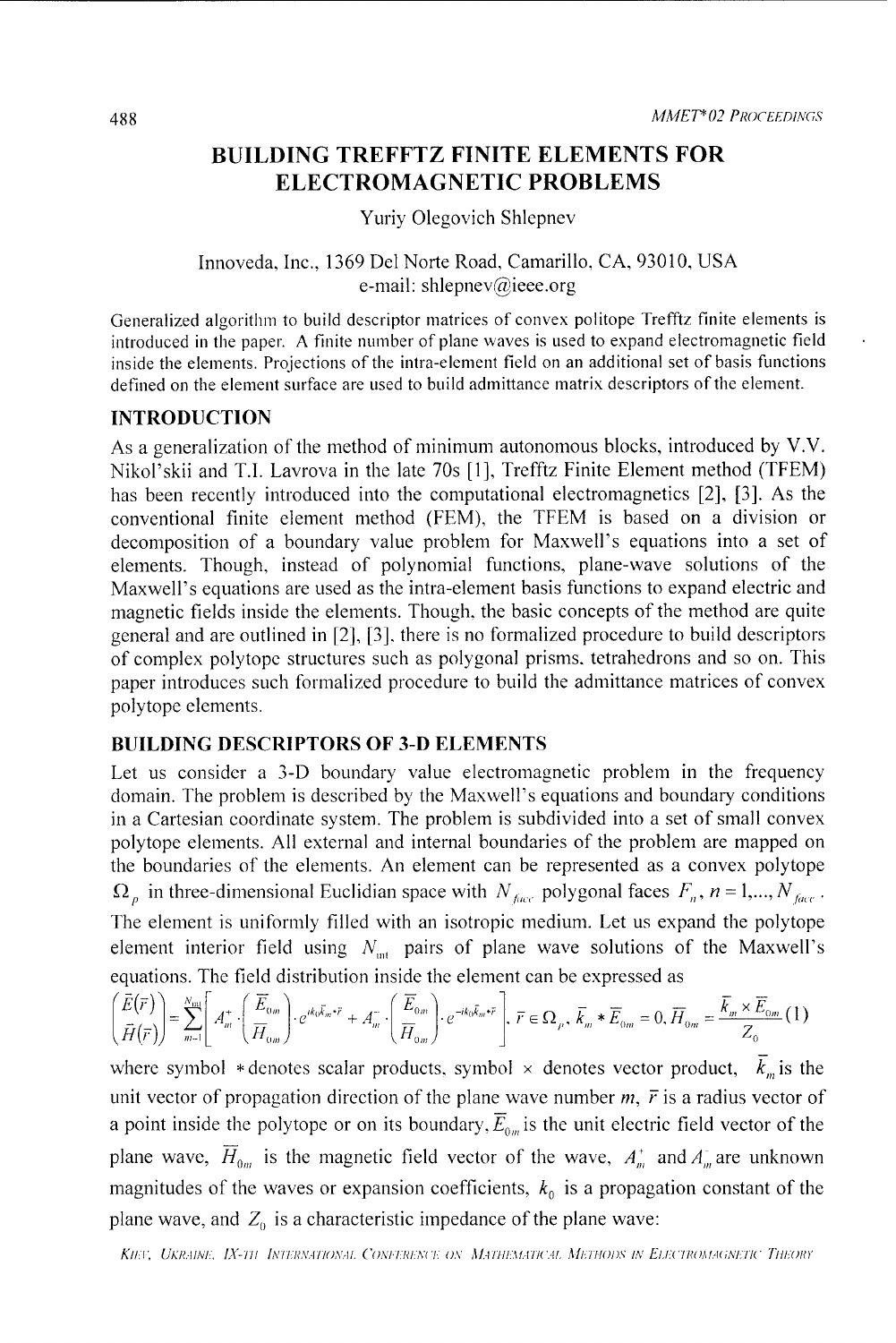$$
k = \omega \sqrt{\varepsilon \mu}, Z_0 = \sqrt{\mu/\varepsilon}.
$$
 (2)

 $N_{\text{int}}$  magnitudes of the plane waves in (1) are considered to be linearly independent.

To provide connectivity of the element interior with the surrounding elements and to impose the inter-element boundary conditions, an additional set of basis functions is defined on the faces of the polytope element. Let us choose  $L_n$  vector basis functions defined on the polygonal face  $F<sub>n</sub>$  for the electric field expansion and  $L<sub>n</sub>$  basis functions on the same face to expand the magnetic field. The total number of pairs of the surface field expansion functions is

$$
N_{\text{surf}} = \sum_{n=1}^{N_f ace} L_n \tag{3}
$$

Designating the surface basis functions defined on the face  $F_n$  as  $\bar{e}_{n(l)}$  and  $\bar{h}_{n(l)}$ , the electric and magnetic fields on the surface of the polytope element can be expressed as follows:

$$
\vec{E}_{surf} = \sum_{n=1}^{N_{face}} \sum_{l=1}^{I_n} \nu_{n(l)} \cdot \vec{e}_{n(l)} \quad , \quad \vec{H}_{surf} = \sum_{n=1}^{N_{face}} \sum_{l=1}^{I_n} i_{n(l)} \cdot \vec{h}_{n(l)} \tag{4}
$$

where  $v_{n(l)}$ ,  $i_{n(l)}$  are unknown expansion coefficients. The total number of the boundary field expansion coefficients in (4) is  $2N_{surf}$ . It is in addition to the  $N_{int}$  independent interior expansion coefficients (1). The number of the interior basis functions  $N_{\text{int}}$  can be chosen equal to the number of the electric or magnetic field surface basis functions *N<sub>suf</sub>*. It provides a possibility to uniquely define a matrix descriptor of the element. To do so, we can project the interior field on the surface basis functions [2], [3]:

$$
v_{n(l)} = P_n \left\{ \vec{E}, \vec{e}_{n(l)} \right\}, \quad i_{n(l)} = P_n \left\{ \vec{H}, \vec{h}_{n(l)} \right\}, \quad l = 1, ..., L_n, \ n = 1, ..., N_{face}
$$
 (5)

where  $\vec{E}$  and  $\vec{H}$  are values of the electric and magnetic fields defined by (1) taken on the face  $F_n$  where basis functions  $\bar{e}_{n(l)}$  and  $\bar{h}_{n(l)}$  are defined. Either point matching or Galerkin projectors can be used in (5). Constant vector basis functions may be used with the point matching projectors defined as

$$
P_n\{\vec{D}, \overline{b}_{n(l)}\} = \overline{D}(\overline{r}_{n(l)}) \ast \overline{b}_{n(l)}(\overline{r}_{n(l)}), \quad l = 1,...,L_n, \quad n = 1,...,N_{face}
$$
(6)

matching point on the face  $F<sub>n</sub>$  for the basis function *l*. The matching points can be defined as centroids of the polygonal areas where the corresponding face basis functions are defined. Galerkin or averaging projectors can be defined as

$$
P_{n}\left\{\vec{D}, \vec{b}_{n(l)}\right\} = \frac{1}{|N_{n(l)}|} \int_{F_{n}} \vec{D} * \vec{b}_{n(l)}^* \cdot ds, \quad l = 1,...,L_{n}, \ n = 1,...,N_{face}
$$
 (7)

where the integral is taken over the surface of  $F_n$ , and  $N_{n(l)}$  are the norms of the expansion functions. Substituting (1) into (5) we can obtain the following relations between the interior field expansion coefficients and the surface expansion coefficients:  $\vec{v} = M^+$ ,  $\vec{A}^+ + M^-$ ,  $\vec{A}^-$ ,  $\vec{i} = M^+$ ,  $\vec{A}^+ + M^-$ ,  $\vec{A}^-$  (8)

$$
\overline{V} = M_e^+ \cdot \overline{A}^+ + M_e^- \cdot \overline{A}^-, \qquad \overline{i} = M_h^+ \cdot \overline{A}^+ + M_h^- \cdot \overline{A}^-, \tag{8}
$$

KIEV, UKRAINE, IX-TH INTERNATIONAL CONFERENCE ON MATHEMATICAL METHODS IN ELECTROMAGNETIC THEORY